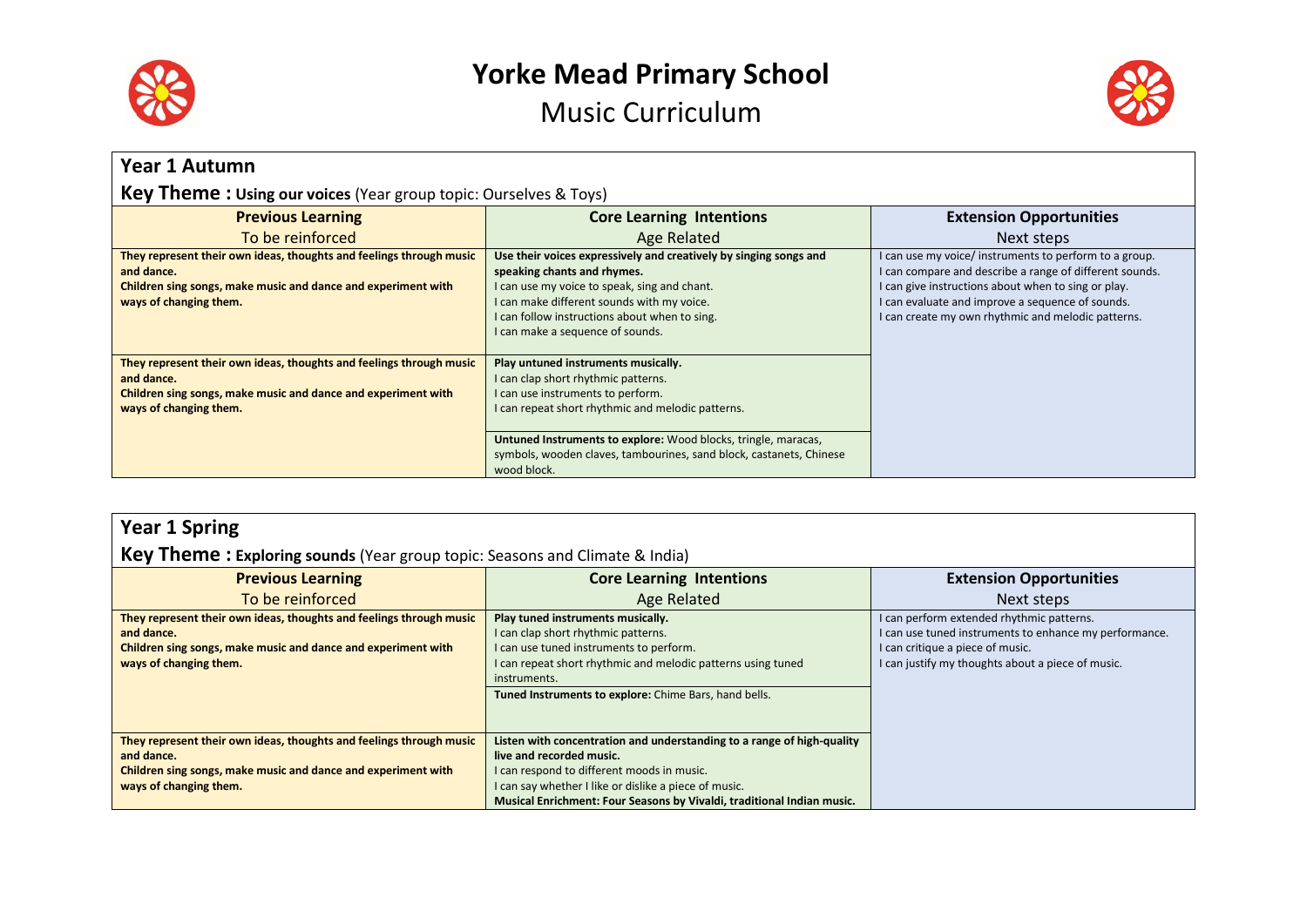



| <b>Year 1 Summer</b>                                                              |                                                                      |                                                             |
|-----------------------------------------------------------------------------------|----------------------------------------------------------------------|-------------------------------------------------------------|
| <b>Key Theme: Composing</b> (Year group topic: Mini beasts & Heroes and Villains) |                                                                      |                                                             |
| <b>Previous Learning</b>                                                          | <b>Core Learning Intentions</b>                                      | <b>Extension Opportunities</b>                              |
| To be reinforced                                                                  | <b>Age Related</b>                                                   | Next steps                                                  |
| They represent their own ideas, thoughts and feelings through music               | Experiment with, create, select and combine sounds using the inter-  | I can compose a piece of music and justify the choices I've |
| and dance.                                                                        | related dimensions of music.                                         | made.                                                       |
| Children sing songs, make music and dance and experiment with                     | I can choose sounds to represent different things.                   | I can develop a sequence of sounds using my own ideas.      |
| ways of changing them.                                                            | I can make a sequence of sounds.                                     | I can explore a different pitch and tempo using tuned and   |
|                                                                                   | I can make different sounds with tuned and untuned instruments.      | untuned instruments.                                        |
|                                                                                   | I can use instruments to perform.                                    | I can perform and organise myself in a group using a range  |
|                                                                                   | Musical Enrichment: The ugly bug ball, super hero music soundtracks. | of instruments.                                             |

| <b>Year 2 Autumn</b><br><b>Key Theme: Using our voices</b> (Year group topic: Ourselves & The Great Fire of London)                                                                                                                                                                 |                                                                                                                                                                                                                                                       |                                                                                                                                                                                                                                                               |
|-------------------------------------------------------------------------------------------------------------------------------------------------------------------------------------------------------------------------------------------------------------------------------------|-------------------------------------------------------------------------------------------------------------------------------------------------------------------------------------------------------------------------------------------------------|---------------------------------------------------------------------------------------------------------------------------------------------------------------------------------------------------------------------------------------------------------------|
| <b>Previous Learning</b>                                                                                                                                                                                                                                                            | <b>Core Learning Intentions</b>                                                                                                                                                                                                                       | <b>Extension Opportunities</b>                                                                                                                                                                                                                                |
| To be reinforced                                                                                                                                                                                                                                                                    | Age Related                                                                                                                                                                                                                                           | Next steps                                                                                                                                                                                                                                                    |
| Use their voices expressively and creatively by singing songs and<br>speaking chants and rhymes.<br>I can use my voice to speak, sing and chant.<br>I can make different sounds with my voice.<br>I can follow instructions about when to sing.<br>I can make a sequence of sounds. | Use their voices expressively and creatively by singing songs and<br>speaking chants and rhymes<br>I can sing and follow a melody.<br>I can sing or clap increasing or decreasing a tempo.<br>I can order sounds to create a beginning middle or end. | I can perform and create my own melody.<br>I can experiment and develop my use of tempo.<br>I can critique my own and other peoples compositions.<br>I can perform complex patterns.<br>I can compare rhythm and pulse, switching between both<br>techniques. |
| Play untuned instruments musically.<br>I can clap short rhythmic patterns.<br>I can use instruments to perform.<br>I can repeat short rhythmic and melodic patterns.                                                                                                                | Play untuned instruments musically<br>I can perform simple patterns and accompaniments keeping a steady<br>pulse.<br>I can play simple rhythmic patterns on an instrument.                                                                            |                                                                                                                                                                                                                                                               |
| <b>Untuned Instruments to explore:</b> Wood blocks, tringle, maracas,<br>symbols, wooden claves, tambourines, sand block, castanets, Chinese<br>wood block.                                                                                                                         | Untuned Instruments to explore: Wood blocks, tringle, maracas,<br>symbols, Guiros, wooden claves, kokiriko, tambourines, African hand<br>drum, drums, sand block, castanets, Chinese wood block, rain stick.                                          |                                                                                                                                                                                                                                                               |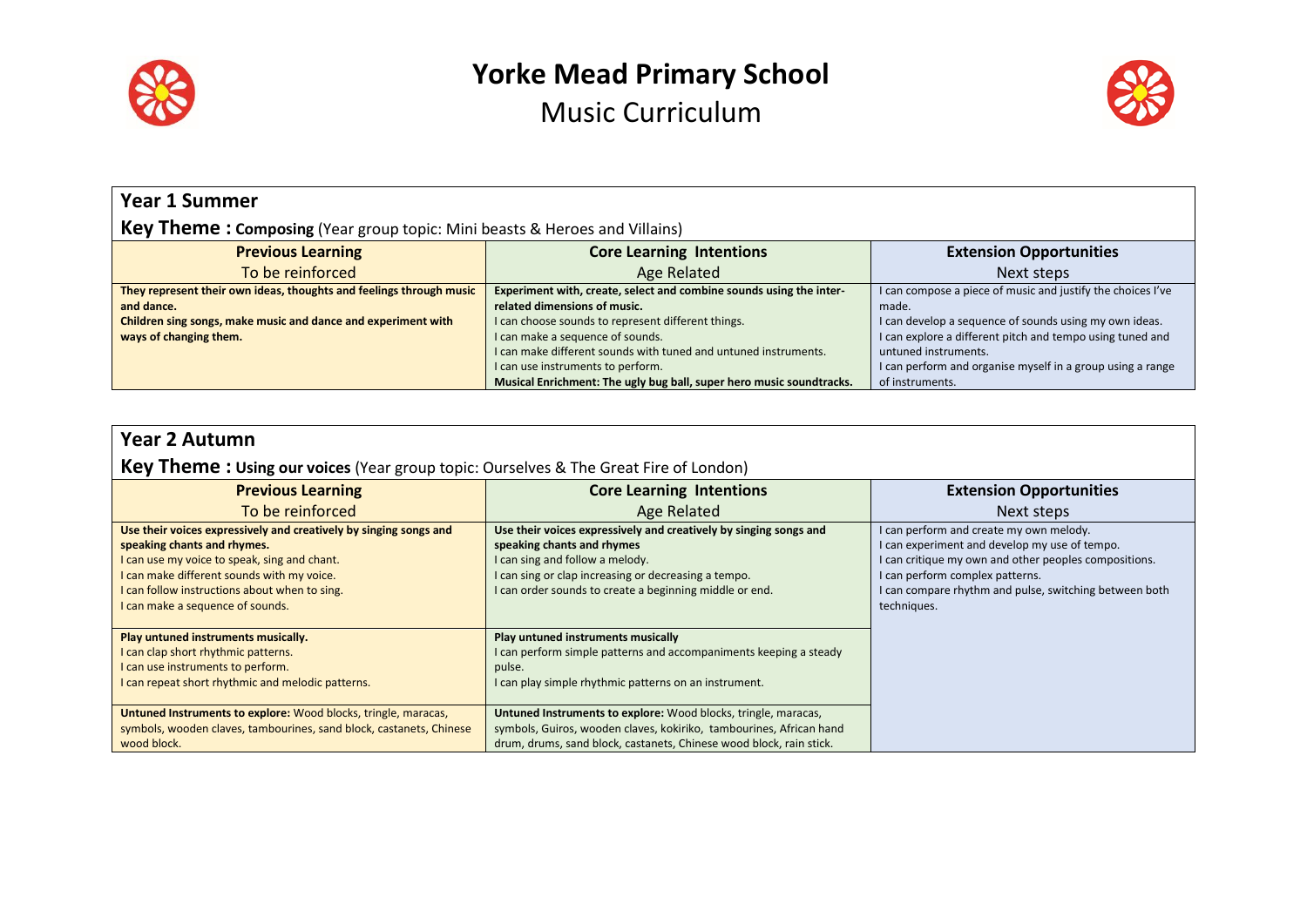



| <b>Year 2 Spring</b>                                                                                                                                                                          |                                                                                                                                                                                                                                       |                                                                                                                                                                                                                           |  |
|-----------------------------------------------------------------------------------------------------------------------------------------------------------------------------------------------|---------------------------------------------------------------------------------------------------------------------------------------------------------------------------------------------------------------------------------------|---------------------------------------------------------------------------------------------------------------------------------------------------------------------------------------------------------------------------|--|
| Key Theme: Exploring sounds (Year group topic: Under the Sea & Explorers)                                                                                                                     |                                                                                                                                                                                                                                       |                                                                                                                                                                                                                           |  |
| <b>Previous Learning</b>                                                                                                                                                                      | <b>Core Learning Intentions</b>                                                                                                                                                                                                       | <b>Extension Opportunities</b>                                                                                                                                                                                            |  |
| To be reinforced                                                                                                                                                                              | Age Related                                                                                                                                                                                                                           | Next steps                                                                                                                                                                                                                |  |
| Play tuned instruments musically.<br>can clap short rhythmic patterns.<br>can use tuned instruments to perform.<br>can repeat short rhythmic and melodic patterns using tuned<br>instruments. | Play tuned instruments musically.<br>I can play simple rhythmic patterns on an instruments.<br>I can order sounds to create a beginning, middle and end.<br>I can choose sounds which create an effect.<br>I can improve my own work. | I can justify my sound choices to create effects.<br>I can analyse why a piece of music is effective.<br>I can reflect upon my performance.<br>I can critique a range of musical performances that I have<br>listened to. |  |
| Tuned Instruments to explore: Chime Bars, hand bells.                                                                                                                                         | Tuned Instruments to explore: Chime Bars, hand bells, Xylophone,<br>Glockenspiel.                                                                                                                                                     |                                                                                                                                                                                                                           |  |
| Listen with concentration and understanding to a range of high-<br>quality live and recorded music.                                                                                           | Listen with concentration and understanding to a range of high-quality<br>live and recorded music                                                                                                                                     |                                                                                                                                                                                                                           |  |
| can respond to different moods in music.                                                                                                                                                      | can listen out for particular things when listening to music.                                                                                                                                                                         |                                                                                                                                                                                                                           |  |
| I can say whether I like or dislike a piece of music.<br><b>Musical Enrichment: Four Seasons by Vivaldi, traditional Indian</b>                                                               | Musical Enrichment: Carnival or the animals - The Aquarium by Camille<br>Saint-Saens, The Pirates of the Caribbean soundtrack - Auckland                                                                                              |                                                                                                                                                                                                                           |  |
| music.                                                                                                                                                                                        | Symphony Orchestra.                                                                                                                                                                                                                   |                                                                                                                                                                                                                           |  |

### **Year 2 Summer**

#### **Key Theme: Composing** (Year group topic: Hot climates & Cold climates)

| <b>Previous Learning</b>                                            | <b>Core Learning Intentions</b>                                      | <b>Extension Opportunities</b>                             |
|---------------------------------------------------------------------|----------------------------------------------------------------------|------------------------------------------------------------|
| To be reinforced                                                    | <b>Age Related</b>                                                   | Next steps                                                 |
| Experiment with, create, select and combine sounds using the inter- | Experiment with, create, select and combine sounds using the inter-  | I can explain the choices I've made while composing my own |
| related dimensions of music.                                        | related dimensions of music.                                         | musical piece.                                             |
| I can choose sounds to represent different things.                  | I can create music in response to different starting points.         | I can design my own symbols to represent my own sounds     |
| I can make a sequence of sounds.                                    | I can use symbols (lines squiggles and dots) to represent sounds.    | within a piece of music.                                   |
| I can make different sounds with tuned and untuned instruments.     | I can make connections between notations (lines, squiggles and dots) |                                                            |
| I can use instruments to perform.                                   | and musical sounds.                                                  |                                                            |
| Musical Enrichment: The ugly bug ball, super hero music             | I can improve my own work.                                           |                                                            |
| soundtracks.                                                        | Musical Enrichment: The desert music by Steve Reich, Elegy for the   |                                                            |
|                                                                     | Artic by Ludovico Einaudi, Frozen Soundtrack                         |                                                            |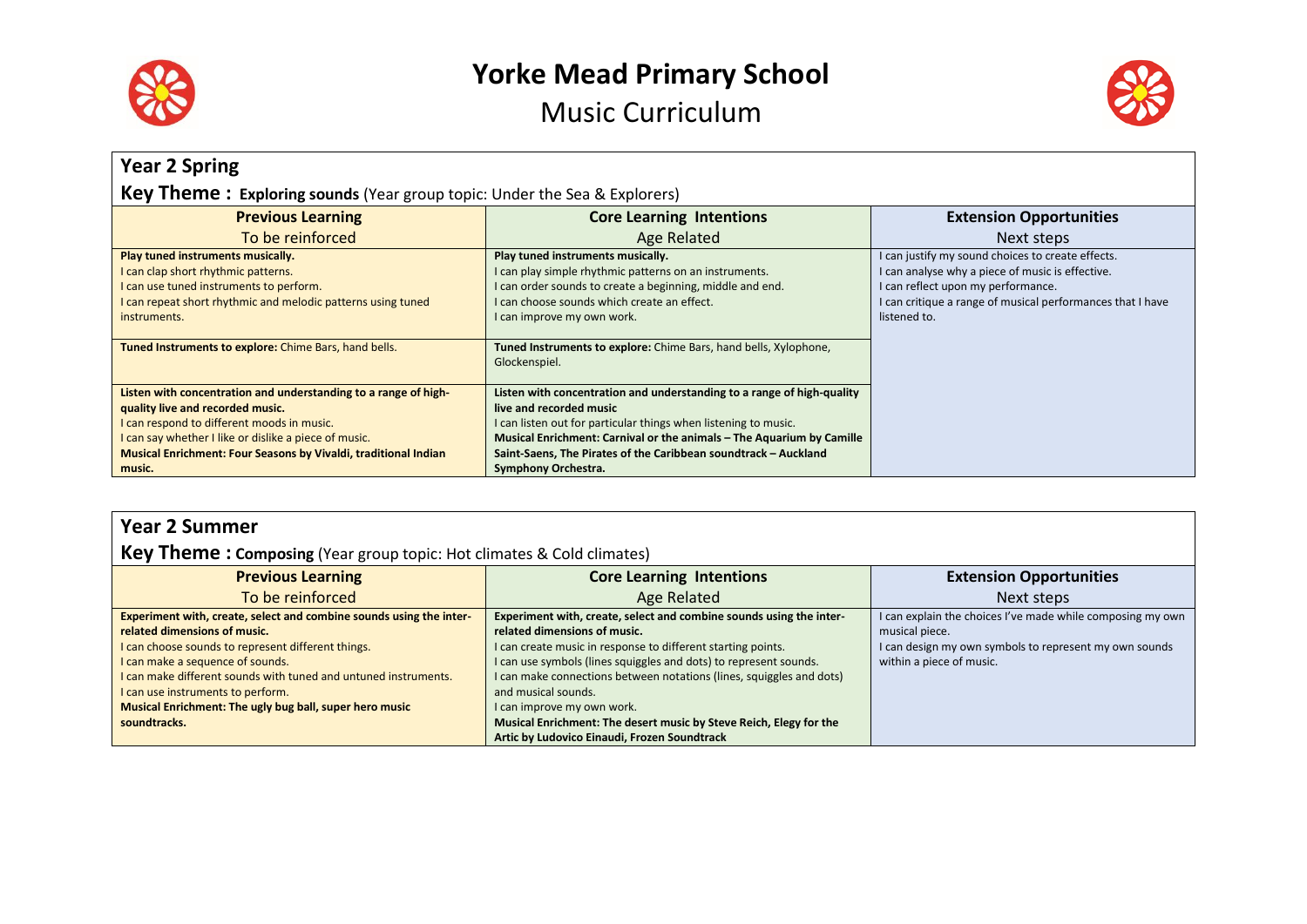



| <b>Year 3 Autumn</b>                                                                         |                                                                         |                                                            |  |
|----------------------------------------------------------------------------------------------|-------------------------------------------------------------------------|------------------------------------------------------------|--|
| <b>Key Theme: Exploring Sounds</b> (Year group topic: Animals including Humans & The Romans) |                                                                         |                                                            |  |
| <b>Previous Learning</b>                                                                     | <b>Core Learning Intentions</b>                                         | <b>Extension Opportunities</b>                             |  |
| To be reinforced                                                                             | Age Related                                                             | Next steps                                                 |  |
| Use their voices expressively and creatively by singing songs and                            | Listen with attention to detail and recall sounds with increasing aural | I can justify my choices for specific melodies or          |  |
| speaking chants and rhymes                                                                   | memory.                                                                 | accompaniments I create.                                   |  |
| I can sing and follow a melody.                                                              | I can compose melodies and songs.                                       | I can compose and perform a sequence of clear notes on a   |  |
| I can sing or clap increasing or decreasing a tempo.                                         | I can create accompaniments for tunes.                                  | tuned instrument.                                          |  |
| I can order sounds to create a beginning middle or end.                                      |                                                                         | I can add expression and musical effects to my performance |  |
| <b>Play untuned instruments musically</b>                                                    | Play and perform in solo and ensemble contexts, using their voices and  | to engage an audience.                                     |  |
| I can perform simple patterns and accompaniments keeping a steady                            | playing musical instruments with increasing accuracy, fluency, control  |                                                            |  |
| pulse.                                                                                       | and expression.                                                         |                                                            |  |
| I can play simple rhythmic patterns on an instrument.                                        | I can play clear notes on instruments.                                  |                                                            |  |
| Play tuned instruments musically.                                                            | I can sing a tune with expression.                                      |                                                            |  |
| I can play simple rhythmic patterns on an instruments.                                       | I can create repeated patterns with different instruments.              |                                                            |  |
| I can order sounds to create a beginning, middle and end.                                    |                                                                         |                                                            |  |
| I can choose sounds which create an effect.                                                  |                                                                         |                                                            |  |
| I can improve my own work.                                                                   |                                                                         |                                                            |  |

| <b>Year 3 Spring</b>                                                                                                                                                                                                                                                                                                                            |                                                                                                                                                                                                                                                                                                                                                                                                                                                                                                                                                                                                                                                             |                                                                                                                                                                                                      |  |
|-------------------------------------------------------------------------------------------------------------------------------------------------------------------------------------------------------------------------------------------------------------------------------------------------------------------------------------------------|-------------------------------------------------------------------------------------------------------------------------------------------------------------------------------------------------------------------------------------------------------------------------------------------------------------------------------------------------------------------------------------------------------------------------------------------------------------------------------------------------------------------------------------------------------------------------------------------------------------------------------------------------------------|------------------------------------------------------------------------------------------------------------------------------------------------------------------------------------------------------|--|
| <b>Key Theme: Musical appreciation</b> (Year group topic: Marvellous machines & Stone Age to Iron Age)                                                                                                                                                                                                                                          |                                                                                                                                                                                                                                                                                                                                                                                                                                                                                                                                                                                                                                                             |                                                                                                                                                                                                      |  |
| <b>Previous Learning</b>                                                                                                                                                                                                                                                                                                                        | <b>Core Learning Intentions</b>                                                                                                                                                                                                                                                                                                                                                                                                                                                                                                                                                                                                                             | <b>Extension Opportunities</b>                                                                                                                                                                       |  |
| To be reinforced                                                                                                                                                                                                                                                                                                                                | Age Related                                                                                                                                                                                                                                                                                                                                                                                                                                                                                                                                                                                                                                                 | Next steps                                                                                                                                                                                           |  |
| Listen with concentration and understanding to a range of high-<br>quality live and recorded music<br>I can listen out for particular things when listening to music.<br>Musical Enrichment: Carnival or the animals - The Aquarium by<br>Camille Saint-Saens, The Pirates of the Caribbean soundtrack -<br><b>Auckland Symphony Orchestra.</b> | Appreciate and understand a wide range of high-quality live and<br>recorded music drawn from different traditions and from great<br>composers and musicians.<br>I can use musical words (pitch and tempo) to describe what I like and do<br>not like about a piece of music.<br>I can use musical words (pitch and tempo) to describe a piece of music<br>and compositions.<br>Musical enrichment: John Adams 'Short ride in a fast machine' BBC<br>Proms 2014.<br>https://www.youtube.com/watch?v=qqKR_y0iDao (Stone Age<br>instruments)<br>Develop an understanding of the history of music.<br>I can recognise the work of at least one famous composer. | I can show differing opinions about a piece of music.<br>I can analyse music using technical vocabulary both written<br>and aurally.<br>I can compare elements of one famous composer to<br>another. |  |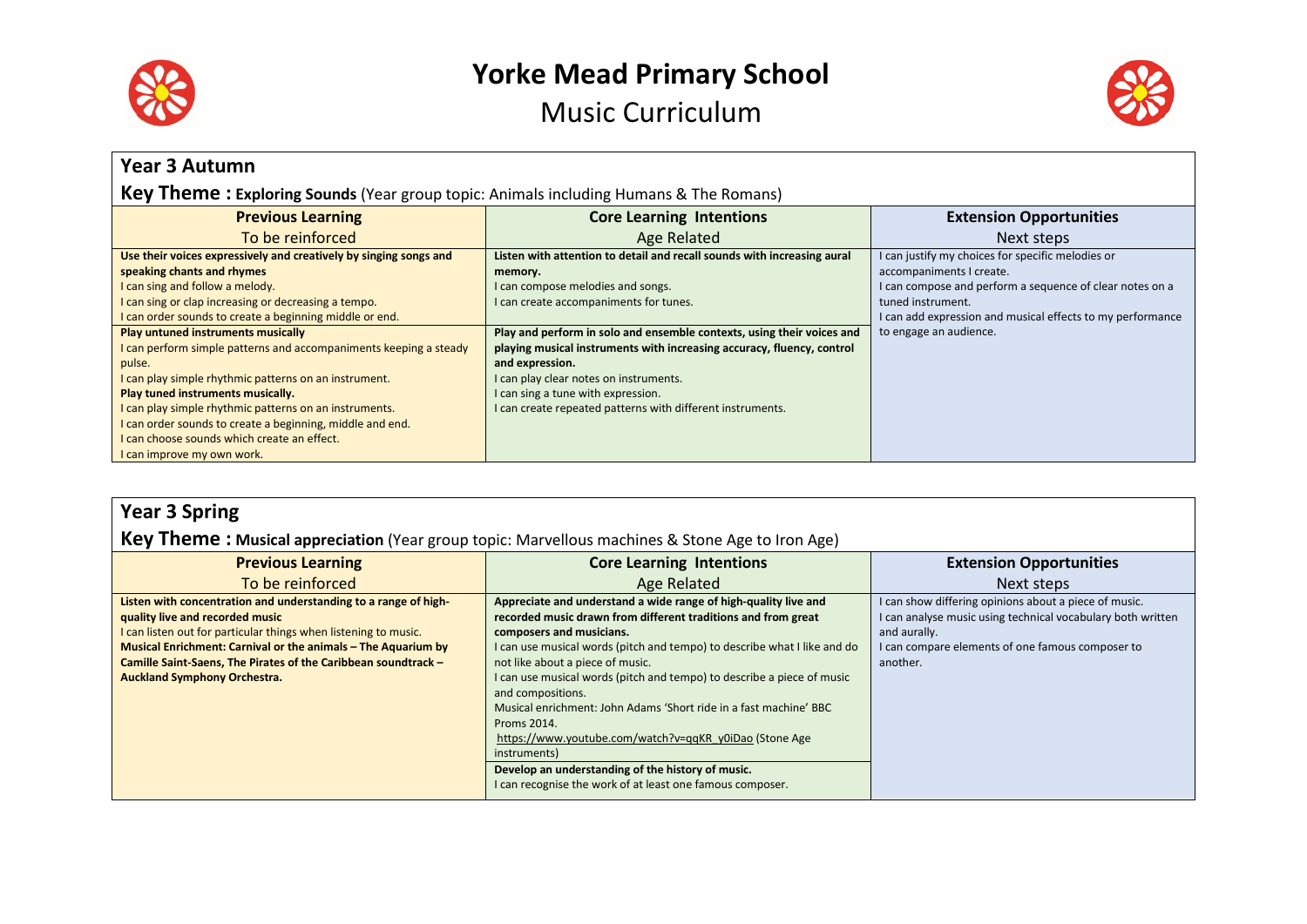



|  | Musical enrichment: Mozart – Eine Kleine Nachtmusik. Disney Music –<br>'lava'. |  |
|--|--------------------------------------------------------------------------------|--|
|--|--------------------------------------------------------------------------------|--|

| <b>Year 3 Summer</b>                                                                                                                                                                                                                                                                                                                                                                                                                                          |                                                                                                                                                                                                                                                                                                                                                                                                                                        |                                                                                                                                                                                                                                                                             |  |
|---------------------------------------------------------------------------------------------------------------------------------------------------------------------------------------------------------------------------------------------------------------------------------------------------------------------------------------------------------------------------------------------------------------------------------------------------------------|----------------------------------------------------------------------------------------------------------------------------------------------------------------------------------------------------------------------------------------------------------------------------------------------------------------------------------------------------------------------------------------------------------------------------------------|-----------------------------------------------------------------------------------------------------------------------------------------------------------------------------------------------------------------------------------------------------------------------------|--|
| <b>Key Theme: Composing</b> (Year group topic: Mountains and Volcanoes & France)                                                                                                                                                                                                                                                                                                                                                                              |                                                                                                                                                                                                                                                                                                                                                                                                                                        |                                                                                                                                                                                                                                                                             |  |
| <b>Previous Learning</b>                                                                                                                                                                                                                                                                                                                                                                                                                                      | <b>Core Learning Intentions</b>                                                                                                                                                                                                                                                                                                                                                                                                        | <b>Extension Opportunities</b>                                                                                                                                                                                                                                              |  |
| To be reinforced                                                                                                                                                                                                                                                                                                                                                                                                                                              | Age Related                                                                                                                                                                                                                                                                                                                                                                                                                            | Next steps                                                                                                                                                                                                                                                                  |  |
| Experiment with, create, select and combine sounds using the inter-<br>related dimensions of music.<br>I can create music in response to different starting points.<br>I can use symbols (lines, squiggles and dots) to represent sounds.<br>I can make connections between notations and musical sounds.<br>I can improve my own work.<br>Musical Enrichment: The desert music by Steve Reich, Elegy for the<br>Artic by Ludovico Einaudi, Frozen Soundtrack | Improvise and compose music for a range of purposes using the inter-<br>related dimensions of music (pitch, tempo and appropriate musical<br>notations).<br>I can use different elements in my composition.<br>I can improve my work; explaining how it has been improved.<br>I can make connections between notations (lines, squiggles and dots)<br>and musical sounds and indicate a change in pitch or tempo in my<br>composition. | I can work with others to create more complex<br>compositions.<br>I can be critical of my own creations, assessing and<br>improving a piece of work.<br>I can create a piece of music showing multiple moods or<br>feelings that can be identified by my peers or teachers. |  |
|                                                                                                                                                                                                                                                                                                                                                                                                                                                               | Use and understand staff and other musical notations<br>I can combine different sounds to create a specific mood or feeling.                                                                                                                                                                                                                                                                                                           |                                                                                                                                                                                                                                                                             |  |

### **Year 4 Autumn**

### **Key Theme : Exploring Sounds** (Year group topic: Habitats & Victorians)

| <b>Previous Learning</b>                                                                                                                                                                                                                                                                                          | <b>Core Learning Intentions</b>                                                                                                                                                                                                                                                                                  | <b>Extension Opportunities</b>                                                                                                                           |
|-------------------------------------------------------------------------------------------------------------------------------------------------------------------------------------------------------------------------------------------------------------------------------------------------------------------|------------------------------------------------------------------------------------------------------------------------------------------------------------------------------------------------------------------------------------------------------------------------------------------------------------------|----------------------------------------------------------------------------------------------------------------------------------------------------------|
| To be reinforced                                                                                                                                                                                                                                                                                                  | Age Related                                                                                                                                                                                                                                                                                                      | Next steps                                                                                                                                               |
| Listen with attention to detail and recall sounds with increasing aural<br>memory.<br>I can compose melodies and songs.<br>I can create accompaniments for tunes.                                                                                                                                                 | Listen with attention to detail and recall sounds with increasing aural<br>memory.<br>I can explain why silence is often needed in music and explain what<br>effect it has.<br>I can identify the character in a piece of music.                                                                                 | I can evaluate the effectiveness of silence in a given piece of<br>music.<br>I can create music to represent my own character (or a given<br>character). |
| Play and perform in solo and ensemble contexts, using their voices<br>and playing musical instruments with increasing accuracy, fluency,<br>control and expression.<br>I can play clear notes on instruments.<br>I can sing a tune with expression.<br>I can create repeated patterns with different instruments. | Play and perform in solo and ensemble contexts, using their voices and<br>playing musical instruments with increasing accuracy, fluency, control<br>and expression.<br>I can perform a simple part rhythmically.<br>I can sing songs from memory with accurate pitch.<br>I can improvise using repeated patterns | I can create my own song using complex rhythms and<br>repeating patterns for effect.<br>I can confidently perform my own composition to an<br>audience.  |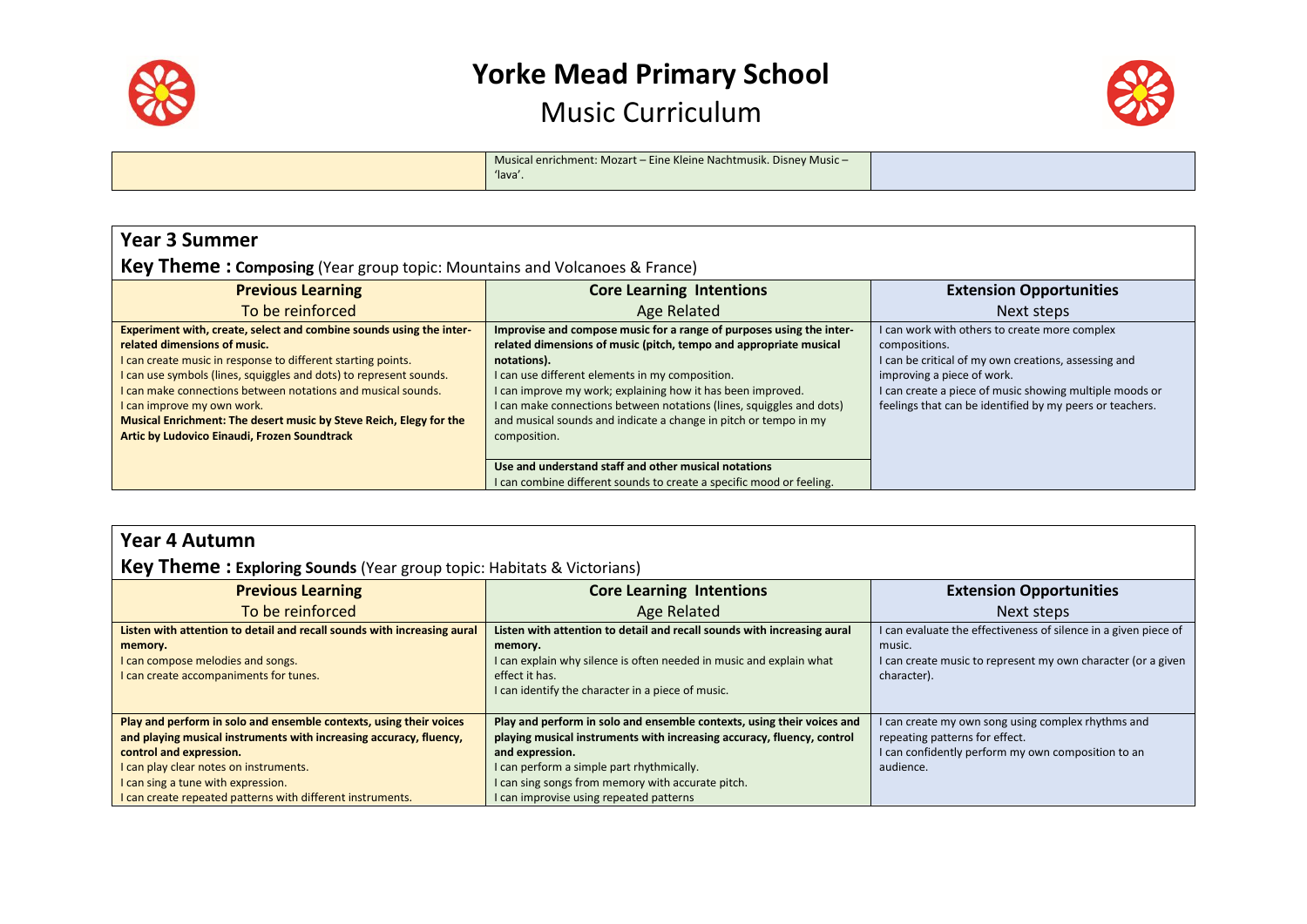



| <b>Year 4 Spring</b>                                                                                                                                                                                                                                                                                                                                                                                                                                                                                         |                                                                                                                                                                                                                                                                                                                                                                                                                                                                             |                                                                                                                                                                 |
|--------------------------------------------------------------------------------------------------------------------------------------------------------------------------------------------------------------------------------------------------------------------------------------------------------------------------------------------------------------------------------------------------------------------------------------------------------------------------------------------------------------|-----------------------------------------------------------------------------------------------------------------------------------------------------------------------------------------------------------------------------------------------------------------------------------------------------------------------------------------------------------------------------------------------------------------------------------------------------------------------------|-----------------------------------------------------------------------------------------------------------------------------------------------------------------|
| <b>Key Theme: Musical appreciation</b> (Year group topic: Sound & Ancient Egypt)                                                                                                                                                                                                                                                                                                                                                                                                                             |                                                                                                                                                                                                                                                                                                                                                                                                                                                                             |                                                                                                                                                                 |
| <b>Previous Learning</b>                                                                                                                                                                                                                                                                                                                                                                                                                                                                                     | <b>Core Learning Intentions</b>                                                                                                                                                                                                                                                                                                                                                                                                                                             | <b>Extension Opportunities</b>                                                                                                                                  |
| To be reinforced                                                                                                                                                                                                                                                                                                                                                                                                                                                                                             | Age Related                                                                                                                                                                                                                                                                                                                                                                                                                                                                 | Next steps                                                                                                                                                      |
| Appreciate and understand a wide range of high-quality live and<br>recorded music drawn from different traditions and from great<br>composers and musicians.<br>I can use musical words to describe what I like and do not like about a<br>piece of music.<br>I can use musical words to describe a piece of music and<br>compositions.<br>Musical enrichment: John Adams 'Short ride in a fast machine' BBC<br><b>Proms 2014.</b><br>https://www.youtube.com/watch?v=qqKR_y0iDao (Stone Age<br>instruments) | Appreciate and understand a wide range of high-quality live and<br>recorded music drawn from different traditions and from great<br>composers and musicians.<br>I can identify and describe the different purposes of music.<br>I can begin to identify the style of work of Beethoven, Mozart and Elgar.<br>Musical enrichment: Beethoven - Fur Elise. Bethany Brinton (contrast<br>her version to Beethoven - Fur Elise original). Delibes - 'Flower Duet'<br>from Lakme. | can analyse what makes a piece of music effective.<br>can compare the similarities and differences of famous<br>composers such as, Beethoven, Mozart and Elgar. |
| Develop an understanding of the history of music.<br>I can recognise the work of at least one famous composer.<br>Musical enrichment: Mozart - Eine Kleine Nachtmusik. Disney Music -<br>'lava'.                                                                                                                                                                                                                                                                                                             | Develop an understanding of the history of music.<br>I can begin to identify the style of work of Beethoven, Mozart and Elgar.<br>Musical enrichment: Grieg - 'In the Hall of the Mountain King from Peer<br>Gynt Suite'.                                                                                                                                                                                                                                                   | can compare the work of a composer from the past and<br>one from the present, explaining my preferences and my<br>observations.                                 |

|  | <b>Year 4 Summer</b> |  |
|--|----------------------|--|
|  |                      |  |

### **Key Theme : Composing** (Year group topic: Cities of Europe & Rivers and Waters)

| To be reinforced<br>Age Related<br>Improvise and compose music for a range of purposes using the<br>Improvise and compose music for a range of purposes using the inter-<br>I can develop my own form of notation to create my own<br>inter-related dimensions of music (pitch, tempo and appropriate<br>related dimensions of music (pitch, duration, dynamics, tempo and<br>piece of music.<br>I can fuse together multiple repeating patterns for musical<br>musical notations).<br>appropriate musical notations).<br>I can use notation (lines, squiggles, dots or my own form of notation) to<br>I can use different elements in my composition.<br>effect.<br>record and interpret sequences of pitches (to include changes in pitch,<br>I can improve my work; explaining how it has been improved. | <b>Extension Opportunities</b> |
|-------------------------------------------------------------------------------------------------------------------------------------------------------------------------------------------------------------------------------------------------------------------------------------------------------------------------------------------------------------------------------------------------------------------------------------------------------------------------------------------------------------------------------------------------------------------------------------------------------------------------------------------------------------------------------------------------------------------------------------------------------------------------------------------------------------|--------------------------------|
|                                                                                                                                                                                                                                                                                                                                                                                                                                                                                                                                                                                                                                                                                                                                                                                                             | Next steps                     |
| I can make connections between notations (lines, squiggles and dots)<br>tempo, dynamics or a rest)<br>and musical sounds and indicate a change in pitch or tempo in my<br>I can use notation (lines, squiggles, dots or my own form of notation) to<br>record compositions in a small group or on my own (to include changes<br>composition.<br>in pitch, tempo, dynamics or a rest)<br>I can improvise using repeated patterns                                                                                                                                                                                                                                                                                                                                                                             |                                |
| Use and understand staff and other musical notations<br>Use and understand staff and other musical notations.<br>I can record my own notation on a staff and explain my<br>I can combine different sounds to create a specific mood or feeling.<br>choices.<br>I can perform my composition using my staff notation.                                                                                                                                                                                                                                                                                                                                                                                                                                                                                        |                                |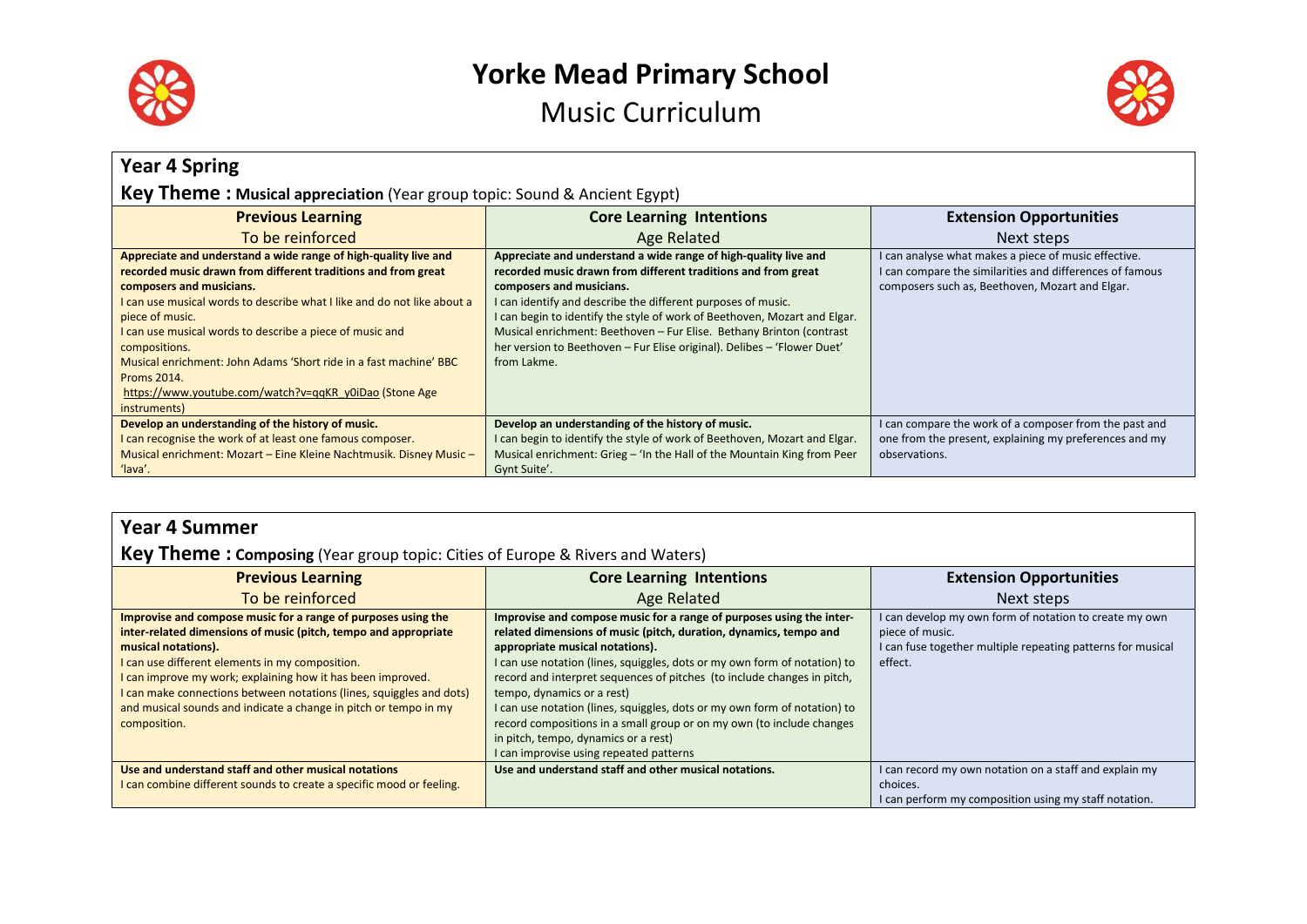

 $\blacksquare$ 

### **Yorke Mead Primary School** Music Curriculum



|  | I can use notation (lines, squiggles, dots or my own form of notation) to<br>record and interpret sequences of pitches. (to include changes in pitch,<br>tempo, dynamics or a rest)<br>I can use notation (lines, squiggles, dots or my own form of notation) to<br>record compositions in a small group or on my own. (to include changes<br>in pitch, tempo, dynamics or a rest)<br>I can recognise crochets and quavers and clap out a simple pattern<br>following formal notation. |  |
|--|----------------------------------------------------------------------------------------------------------------------------------------------------------------------------------------------------------------------------------------------------------------------------------------------------------------------------------------------------------------------------------------------------------------------------------------------------------------------------------------|--|
|--|----------------------------------------------------------------------------------------------------------------------------------------------------------------------------------------------------------------------------------------------------------------------------------------------------------------------------------------------------------------------------------------------------------------------------------------------------------------------------------------|--|

| <b>Year 5 Autumn</b>                                               |                                 |                                |
|--------------------------------------------------------------------|---------------------------------|--------------------------------|
| <b>Key Theme: Exploring Sounds</b> (Year group topic: Space & WW1) |                                 |                                |
| <b>Previous Learning</b>                                           | <b>Core Learning Intentions</b> | <b>Extension Opportunities</b> |
| To he reinforced                                                   | hetsleß en                      | Next stens                     |

| To be reinforced                                                                                                                                                                                                                                                                                                 | Age Related                                                                                                                                                                                                                                                                                                                                                      | Next steps                                                                                                                                            |
|------------------------------------------------------------------------------------------------------------------------------------------------------------------------------------------------------------------------------------------------------------------------------------------------------------------|------------------------------------------------------------------------------------------------------------------------------------------------------------------------------------------------------------------------------------------------------------------------------------------------------------------------------------------------------------------|-------------------------------------------------------------------------------------------------------------------------------------------------------|
| Listen with attention to detail and recall sounds with increasing aural<br>memory.<br>I can explain why silence is often needed in music and explain what<br>effect it has.<br>I can identify the character in a piece of music.                                                                                 | Listen with attention to detail and recall sounds with increasing aural<br>memory.<br>I can breathe in the correct place when singing.<br>I can maintain my part whilst others are performing their part.<br>I can improvise within a group using melodic and rhythmic phrases.                                                                                  | I can create my own song with multiple parts, using complex<br>Rhythms for effect.<br>I can confidently perform my own composition to an<br>audience. |
| Play and perform in solo and ensemble contexts, using their voices<br>and playing musical instruments with increasing accuracy, fluency,<br>control and expression.<br>I can perform a simple part rhythmically.<br>I can sing songs from memory with accurate pitch.<br>I can improvise using repeated patterns | Play and perform in solo and ensemble contexts, using their voices and<br>playing musical instruments with increasing accuracy, fluency, control<br>and expression.<br>I can breathe in the correct place when singing.<br>I can maintain my part whilst others are performing their part.<br>I can improvise within a group using melodic and rhythmic phrases. | I can create my own song with multiple parts, using complex<br>Rhythms for effect.<br>I can confidently perform my own composition to an<br>audience. |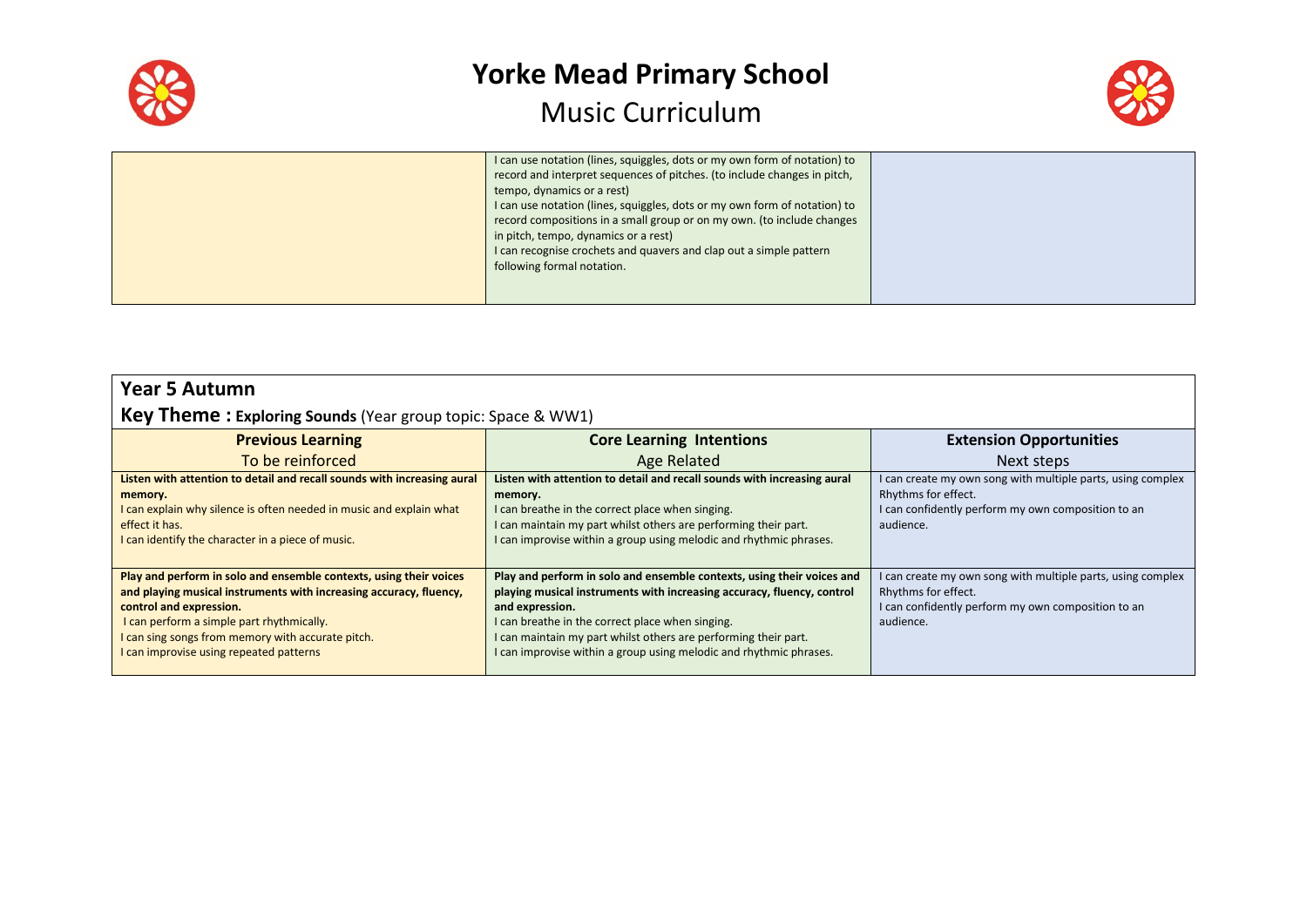



| <b>Year 5 Spring</b>                                                                                                                                                                                                                                                                                                                                                                                                                                                           |                                                                                                                                                                                                                                                                                                                                                                                                                                                                                                                                        |                                                                                                                                                                                                                                                                                                                                                           |  |  |  |  |
|--------------------------------------------------------------------------------------------------------------------------------------------------------------------------------------------------------------------------------------------------------------------------------------------------------------------------------------------------------------------------------------------------------------------------------------------------------------------------------|----------------------------------------------------------------------------------------------------------------------------------------------------------------------------------------------------------------------------------------------------------------------------------------------------------------------------------------------------------------------------------------------------------------------------------------------------------------------------------------------------------------------------------------|-----------------------------------------------------------------------------------------------------------------------------------------------------------------------------------------------------------------------------------------------------------------------------------------------------------------------------------------------------------|--|--|--|--|
|                                                                                                                                                                                                                                                                                                                                                                                                                                                                                | <b>Key Theme: Musical appreciation</b> (Year group topic: Maps & Vikings)                                                                                                                                                                                                                                                                                                                                                                                                                                                              |                                                                                                                                                                                                                                                                                                                                                           |  |  |  |  |
| <b>Previous Learning</b>                                                                                                                                                                                                                                                                                                                                                                                                                                                       | <b>Core Learning Intentions</b>                                                                                                                                                                                                                                                                                                                                                                                                                                                                                                        | <b>Extension Opportunities</b>                                                                                                                                                                                                                                                                                                                            |  |  |  |  |
| To be reinforced                                                                                                                                                                                                                                                                                                                                                                                                                                                               | Age Related                                                                                                                                                                                                                                                                                                                                                                                                                                                                                                                            | Next steps                                                                                                                                                                                                                                                                                                                                                |  |  |  |  |
| Appreciate and understand a wide range of high-quality live and<br>recorded music drawn from different traditions and from great<br>composers and musicians.<br>I can identify and describe the different purposes of music.<br>I can begin to identify the style of work of Beethoven, Mozart and<br>Elgar.<br>Musical enrichment: Beethoven - Fur Elise. Bethany Brinton (contrast<br>her version to Beethoven - Fur Elise original). Delibes - 'Flower Duet'<br>from Lakme. | Appreciate and understand a wide range of high-quality live and<br>recorded music drawn from different traditions and from great<br>composers and musicians.<br>I can contrast the work of a famous composer and explain my<br>preferences.<br>I can describe, compare and evaluate music using musical vocabulary.<br>I can explain why I think music is successful or unsuccessful<br>Musical enrichment: Puccini – 'O mio babbino caro'. J.S Bach – 'Toccata<br>and Fugue in D minor' (compare organ to harp versions for different | I can research a composer and contrast their style with a<br>composer I already know about.<br>I can use my previous research to influence my own<br>compositions.<br>I can critique a piece of music using the correct technical<br>vocabulary. (i.e. pitch, duration, dynamics, tempo, timbre,<br>texture, structure and appropriate musical notations) |  |  |  |  |
| Develop an understanding of the history of music.<br>I can begin to identify the style of work of Beethoven, Mozart and<br>Elgar.<br>Musical enrichment: Grieg – 'In the Hall of the Mountain King from<br>Peer Gynt Suite'.                                                                                                                                                                                                                                                   | effects). Mozart – 'Overture from The Marriage of Figaro'.<br>Develop an understanding of the history of music.<br>I can compare the work of two famous composers (one from the past<br>and one from the present) and explain my preferences.<br>Musical enrichment: Johann Strauss II - 'The Blue Danube'.<br>Rossini - 'Overtyre from William Tell'.                                                                                                                                                                                 | I can use technical vocabulary (see above) to compare the<br>work of two famous composers.                                                                                                                                                                                                                                                                |  |  |  |  |

### **Year 5 summer**

### **Key Theme : Composing** (Year group topic: Greeks & London)

| <b>Previous Learning</b>                                                                                                                                                                                                                                                                                                                                                                                                                                                                                                                                                                                   | <b>Core Learning Intentions</b>                                                                                                                                                                                                                                                                                                                                                                                                                               | <b>Extension Opportunities</b>                                                                                  |
|------------------------------------------------------------------------------------------------------------------------------------------------------------------------------------------------------------------------------------------------------------------------------------------------------------------------------------------------------------------------------------------------------------------------------------------------------------------------------------------------------------------------------------------------------------------------------------------------------------|---------------------------------------------------------------------------------------------------------------------------------------------------------------------------------------------------------------------------------------------------------------------------------------------------------------------------------------------------------------------------------------------------------------------------------------------------------------|-----------------------------------------------------------------------------------------------------------------|
| To be reinforced                                                                                                                                                                                                                                                                                                                                                                                                                                                                                                                                                                                           | Age Related                                                                                                                                                                                                                                                                                                                                                                                                                                                   | Next steps                                                                                                      |
| Improvise and compose music for a range of purposes using the<br>inter-related dimensions of music (pitch, duration, dynamics, tempo<br>and appropriate musical notations).<br>I can use notation (lines, squiggles, dots or my own form of notation)<br>to record and interpret sequences of pitches (to include changes in<br>pitch, tempo, dynamics or a rest)<br>I can use notation (lines, squiggles, dots or my own form of notation)<br>to record compositions in a small group or on my own (to include<br>changes in pitch, tempo, dynamics or a rest)<br>I can improvise using repeated patterns | Improvise and compose music for a range of purposes using the inter-<br>related dimensions of music (pitch, duration, dynamics, tempo, timbre,<br>texture and appropriate musical notations).<br>I can change sounds or organise them differently to change the effect.<br>I can compose music which meets specific criteria.<br>I can choose the most appropriate tempo for a piece of music.<br>I can suggest improvement to my own work and that of others | I can explain why changing sounds and the way music is<br>organised can change the effects in a piece of music. |
| Use and understand staff and other musical notations.                                                                                                                                                                                                                                                                                                                                                                                                                                                                                                                                                      | Use and understand staff and other musical notations.                                                                                                                                                                                                                                                                                                                                                                                                         | I can use more formal forms of notation to record on a staff.                                                   |
|                                                                                                                                                                                                                                                                                                                                                                                                                                                                                                                                                                                                            | can use notation (crochets, quavers, semi-quavers, rests and indicating                                                                                                                                                                                                                                                                                                                                                                                       |                                                                                                                 |
|                                                                                                                                                                                                                                                                                                                                                                                                                                                                                                                                                                                                            | dynamics, tempo and duration) to record groups of pitches (chords).                                                                                                                                                                                                                                                                                                                                                                                           |                                                                                                                 |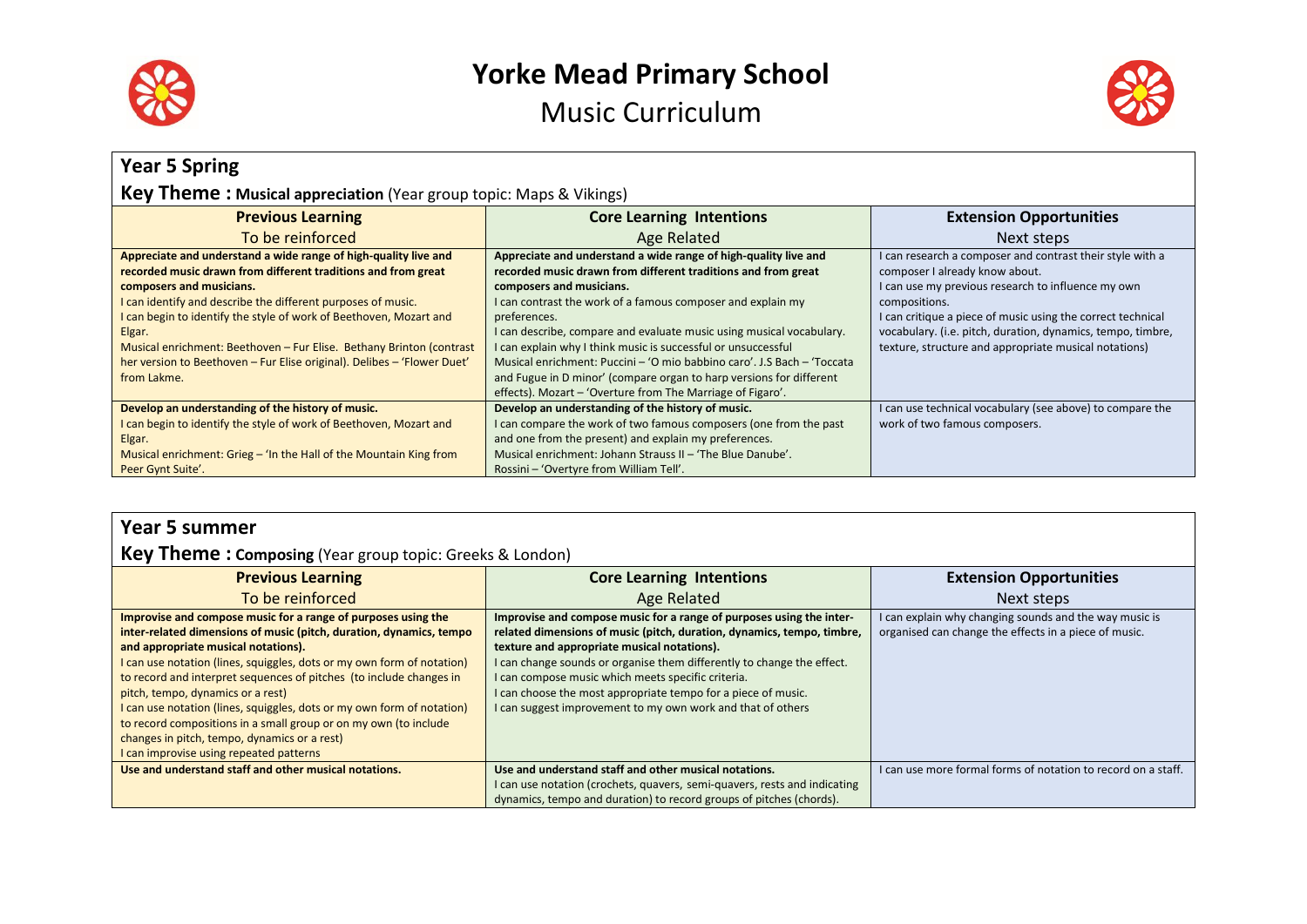



| I can use notation (lines, squiggles, dots or my own form of notation)<br>to record and interpret sequences of pitches. (to include changes in<br>pitch, tempo, dynamics or a rest)<br>I can use notation (lines, squiggles, dots or my own form of notation)<br>to record compositions in a small group or on my own. (to include<br>changes in pitch, tempo, dynamics or a rest)<br>I can recognise crochets and quavers and clap out a simple pattern<br>following formal notation. | I can create repeating patterns myself writing these with notation.<br>I can write a simple octave.<br>I can use my music diary to record aspects of the composition process. |  |
|----------------------------------------------------------------------------------------------------------------------------------------------------------------------------------------------------------------------------------------------------------------------------------------------------------------------------------------------------------------------------------------------------------------------------------------------------------------------------------------|-------------------------------------------------------------------------------------------------------------------------------------------------------------------------------|--|
|----------------------------------------------------------------------------------------------------------------------------------------------------------------------------------------------------------------------------------------------------------------------------------------------------------------------------------------------------------------------------------------------------------------------------------------------------------------------------------------|-------------------------------------------------------------------------------------------------------------------------------------------------------------------------------|--|

|  |  | <b>Year 6 Autumn</b> |
|--|--|----------------------|
|--|--|----------------------|

### **Key Theme : Exploring Sounds** (Year group topic: Mayans & Extreme Earth)

| <b>Previous Learning</b>                                                                                                                                                                                                                                                                                                                                         | <b>Core Learning Intentions</b>                                                                                                                                                                                                                                               | <b>Extension Opportunities</b>                                                                                                                                                               |
|------------------------------------------------------------------------------------------------------------------------------------------------------------------------------------------------------------------------------------------------------------------------------------------------------------------------------------------------------------------|-------------------------------------------------------------------------------------------------------------------------------------------------------------------------------------------------------------------------------------------------------------------------------|----------------------------------------------------------------------------------------------------------------------------------------------------------------------------------------------|
| To be reinforced                                                                                                                                                                                                                                                                                                                                                 | Age Related                                                                                                                                                                                                                                                                   | Next steps                                                                                                                                                                                   |
| Listen with attention to detail and recall sounds with increasing aural<br>memory.<br>I can breathe in the correct place when singing.<br>I can maintain my part whilst others are performing their part.<br>I can improvise within a group using melodic and rhythmic phrases.                                                                                  | Listen with attention to detail and recall sounds with increasing aural<br>memory.<br>I can perform parts from memory.                                                                                                                                                        | I can perform extended pieces of music, with complex<br>rhythm from memory.                                                                                                                  |
| Play and perform in solo and ensemble contexts, using their voices<br>and playing musical instruments with increasing accuracy, fluency,<br>control and expression.<br>I can breathe in the correct place when singing.<br>I can maintain my part whilst others are performing their part.<br>I can improvise within a group using melodic and rhythmic phrases. | Play and perform in solo and ensemble contexts, using their voices and<br>playing musical instruments with increasing accuracy, fluency, control<br>and expression.<br>I can sing in harmony in a group.<br>I can perform parts from memory.<br>I can perform to an audience. | I can confidently harmonise with other performers to create<br>an enjoyable piece of music for an audience.<br>I can memorise longer, more complex sections of a<br>composition and perform. |

| <b>Year 6 Spring</b>                                                                         |                                                                 |                                                               |  |  |  |
|----------------------------------------------------------------------------------------------|-----------------------------------------------------------------|---------------------------------------------------------------|--|--|--|
| <b>Key Theme: Musical appreciation</b> (Year group topic: British Kings and Queens & Tudors) |                                                                 |                                                               |  |  |  |
| <b>Previous Learning</b>                                                                     | <b>Core Learning Intentions</b>                                 | <b>Extension Opportunities</b>                                |  |  |  |
| To be reinforced                                                                             | Age Related                                                     | Next steps                                                    |  |  |  |
| Appreciate and understand a wide range of high-quality live and                              | Appreciate and understand a wide range of high-quality live and | I can create a piece of music for a given venue, occasion and |  |  |  |
| recorded music drawn from different traditions and from great                                | recorded music drawn from different traditions and from great   | purpose and explain my composition choices.                   |  |  |  |
| composers and musicians.                                                                     | composers and musicians.                                        |                                                               |  |  |  |